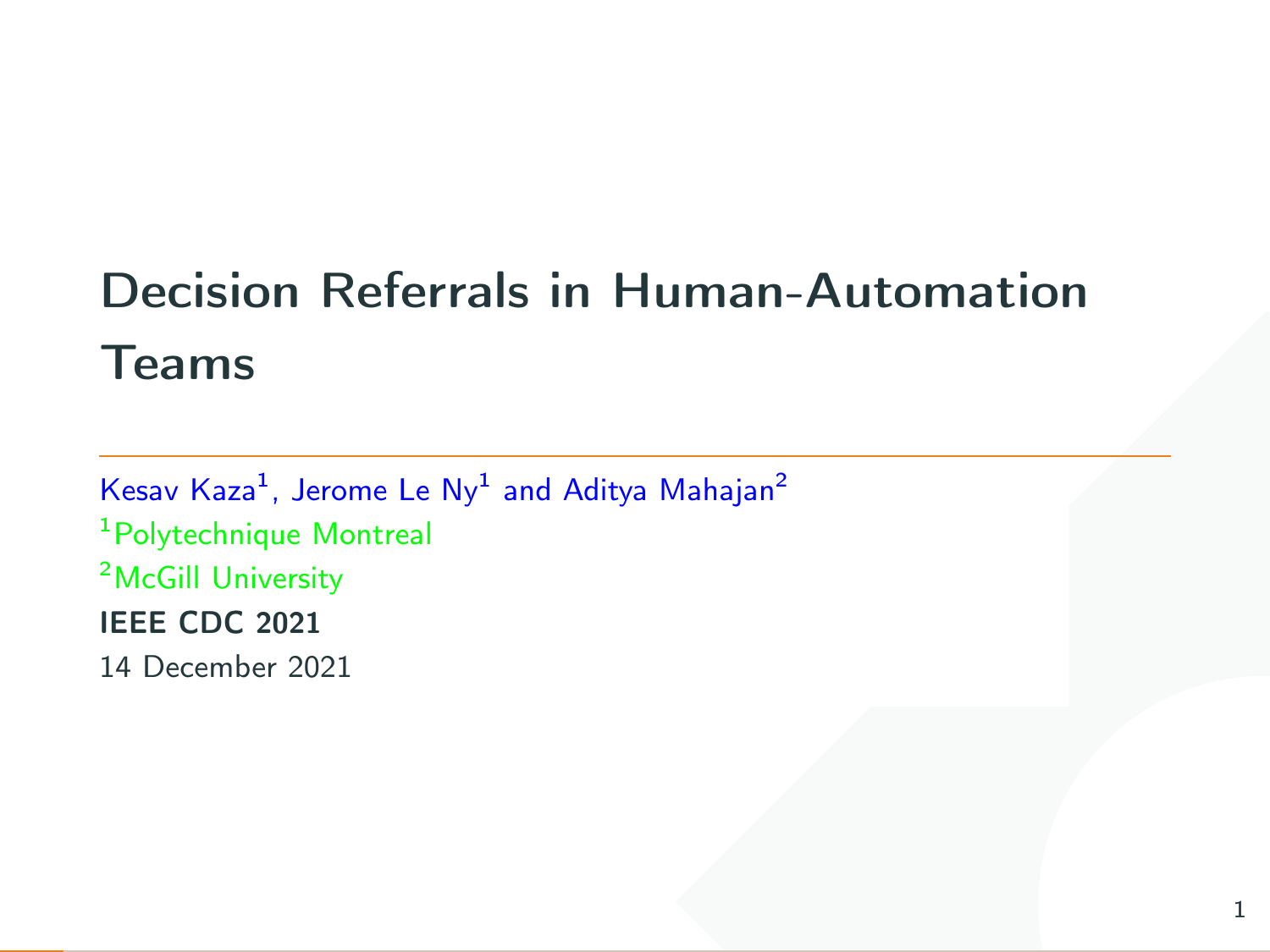- the domains of both physical<br>tc) and mental tasks (data analysis and<br>t systems (DSS) are an important area<br>ve different models of decision making<br>number crunching<br>asoning with quick mental models<br>king both these strengths Automation is coming into the domains of both physical (manufacturing, assembly, etc) and mental tasks (data analysis and decision making)
- $\Diamond$  Data driven decision support systems (DSS) are an important area of interest in various applications
- $\Diamond$  Automation and humans have different models of decision making
	- $\triangle$  Automation is good at number crunching
	- $\triangle$  Humans are good at reasoning with quick mental models
- $\bullet$  In collaborative decision making both these strengths can be utilized.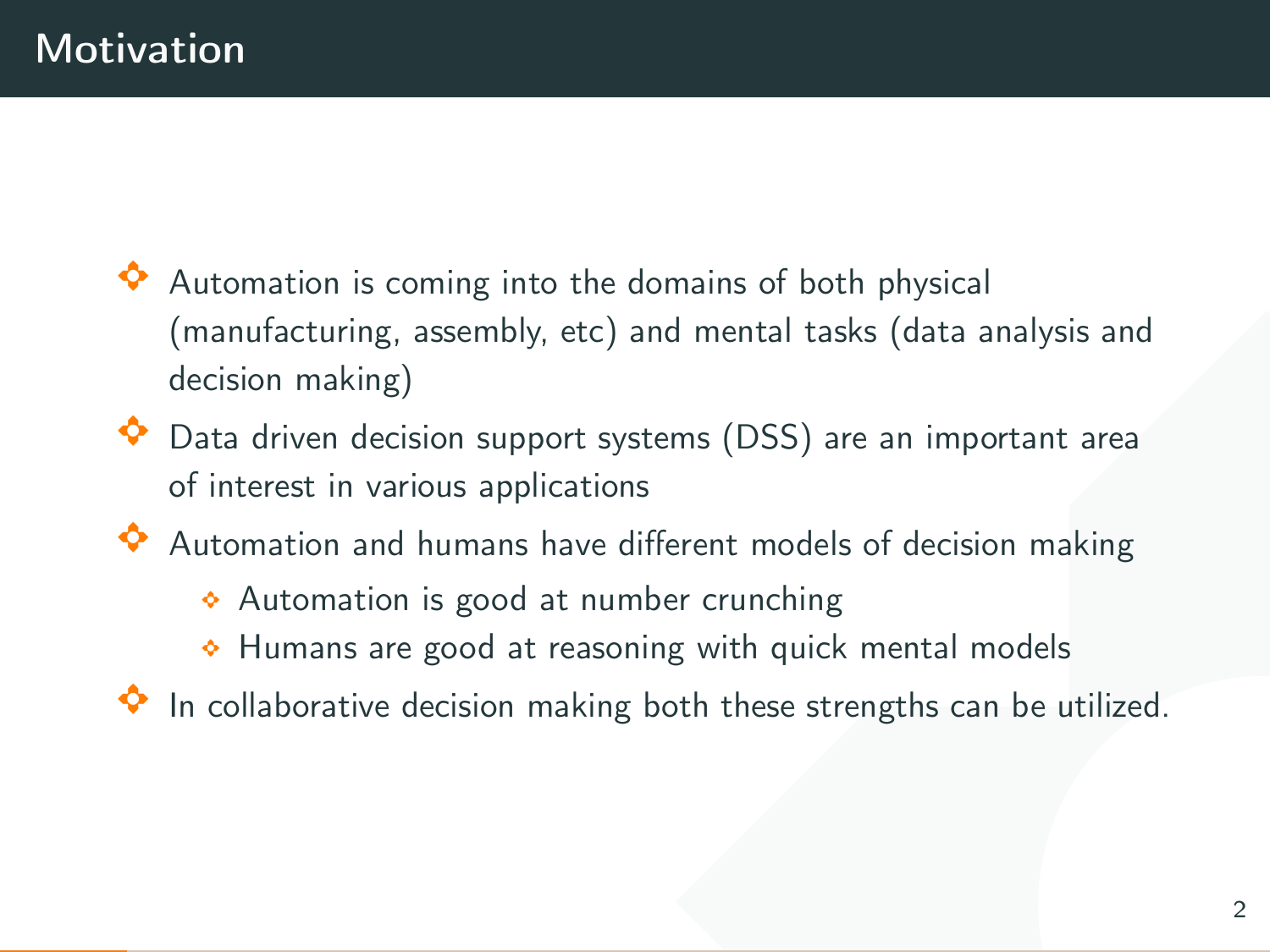- stems, distributed hypothesis testing with<br>sitsiklis 1993, Tartakovsky et al 2014]<br>prmance on workload in human factors<br>and Sheridan 1980, Wickens et al 2015]<br>an is modeled as a server with<br>mance [Jog 2021]<br>tiative systems Distributed collaborative systems, distributed hypothesis testing with purely automated agents [Tsitsiklis 1993, Tartakovsky et al 2014]
- $\bullet$  Dependence of human performance on workload in human factors engineering literature [Tulga and Sheridan 1980, Wickens et al 2015]
- $\bullet$  Decision queues where human is modeled as a server with utilization-dependent performance [Jog 2021]
- $\bullet$  Task allocation in mixed initiative systems [Hyun et al 2015, Dubois 2020]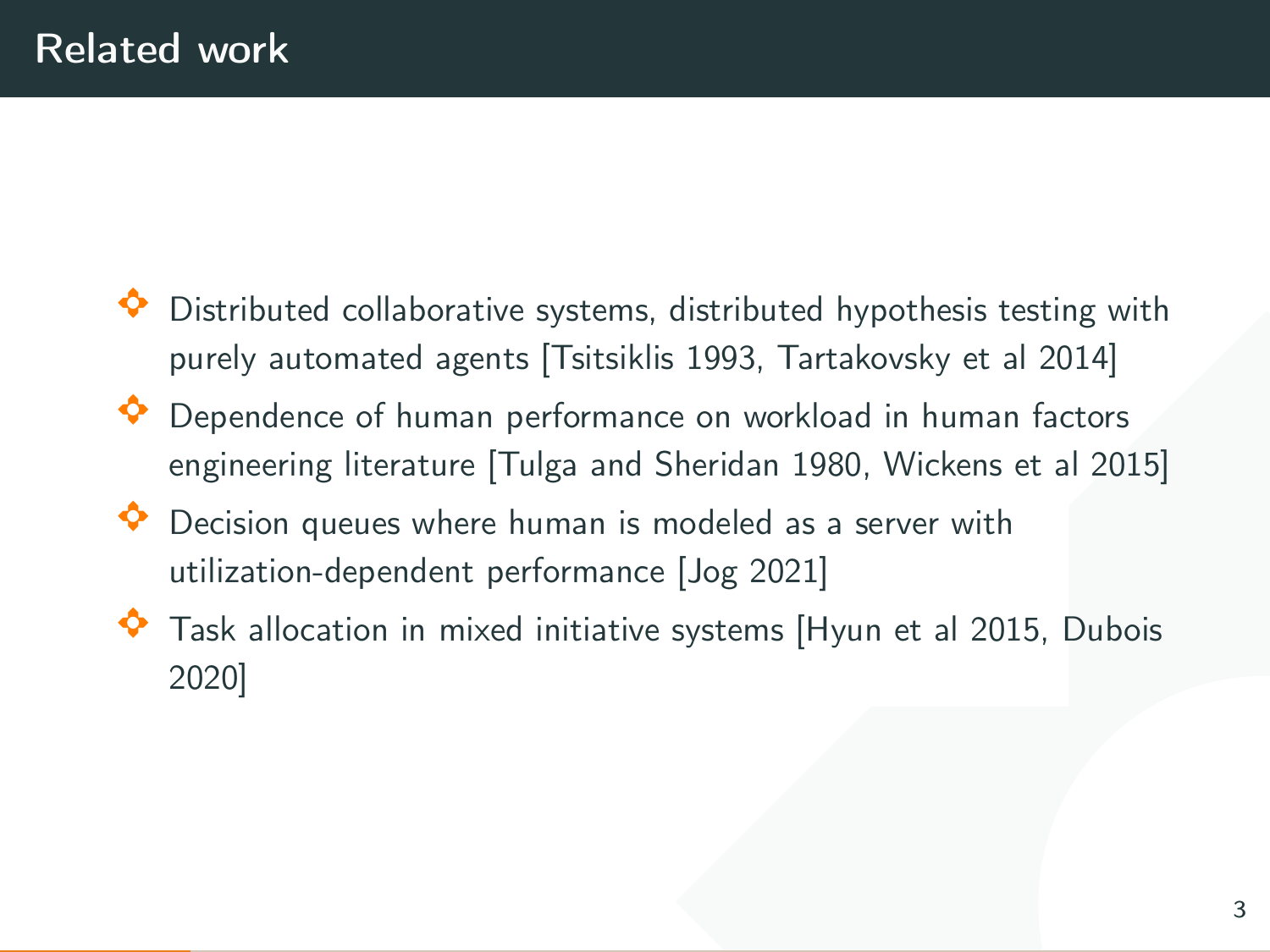- Human-automation team for binary classification tasks
- Hierarchical structure
	- $\bullet$  The automation takes first pass at a batch of tasks (say K)
	- $\bullet$  It decides which subset  $\mathcal{N} \subseteq \mathcal{K}$  of tasks need to be referred to human for review and final decision
	- $\bullet$  For all the other tasks  $(\mathcal{K} \setminus \mathcal{N})$ , the automation makes the final classification decision
- or binary classification tasks<br>
first pass at a batch of tasks (say K)<br>  $N \subseteq K$  of tasks need to be referred to<br>
final decision<br>  $(K \setminus N)$ , the automation makes the final<br>
a batch (set) of binary classification<br>
sset of tas  $\bullet$  Problem statement : Given a batch (set) of binary classification tasks find the "optimal" subset of tasks to be referred to the human.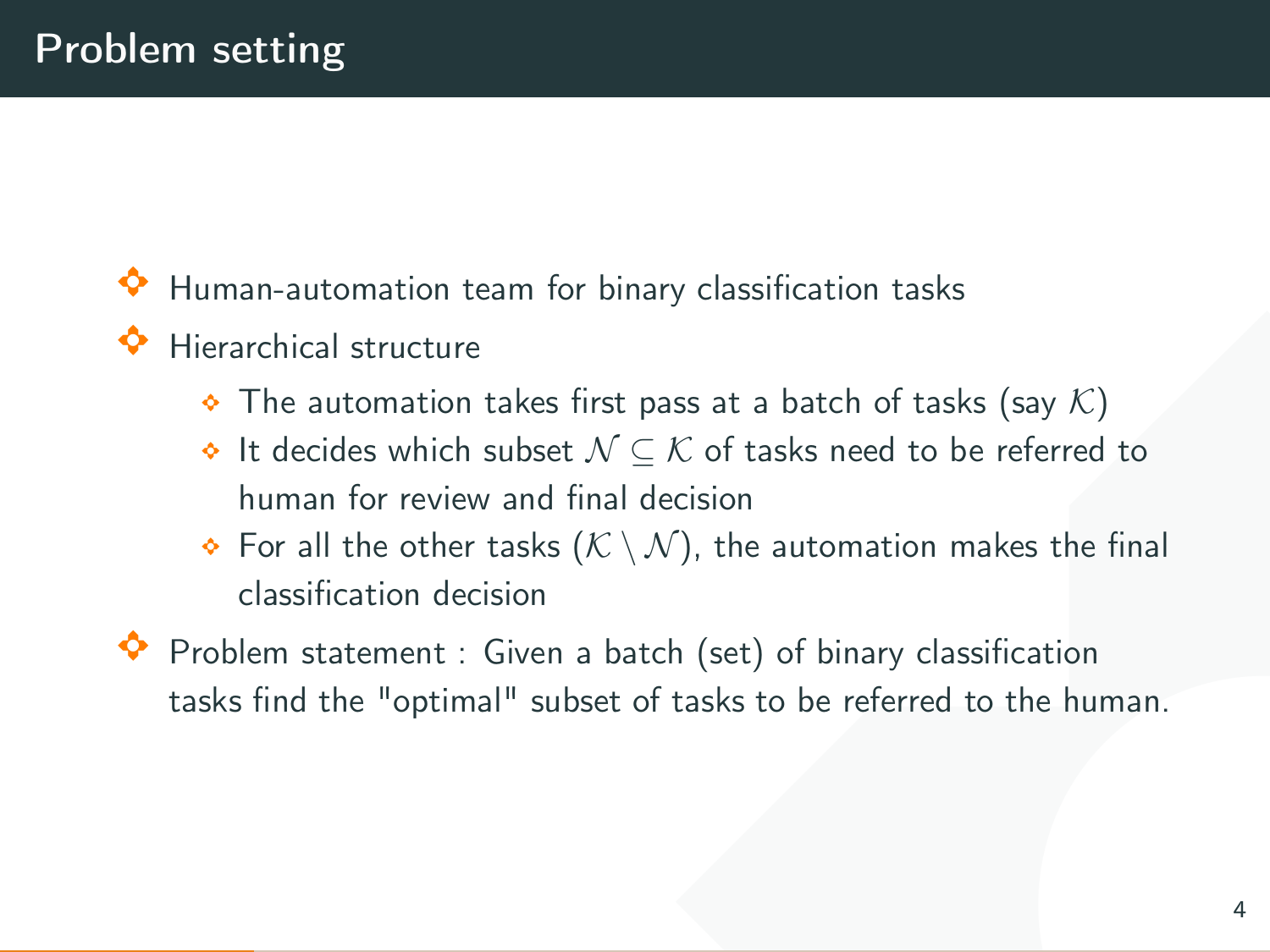## Application Scenario



Figure 1: A simulation of a radar screen which shows targets which can be either hostile or non-hostile 5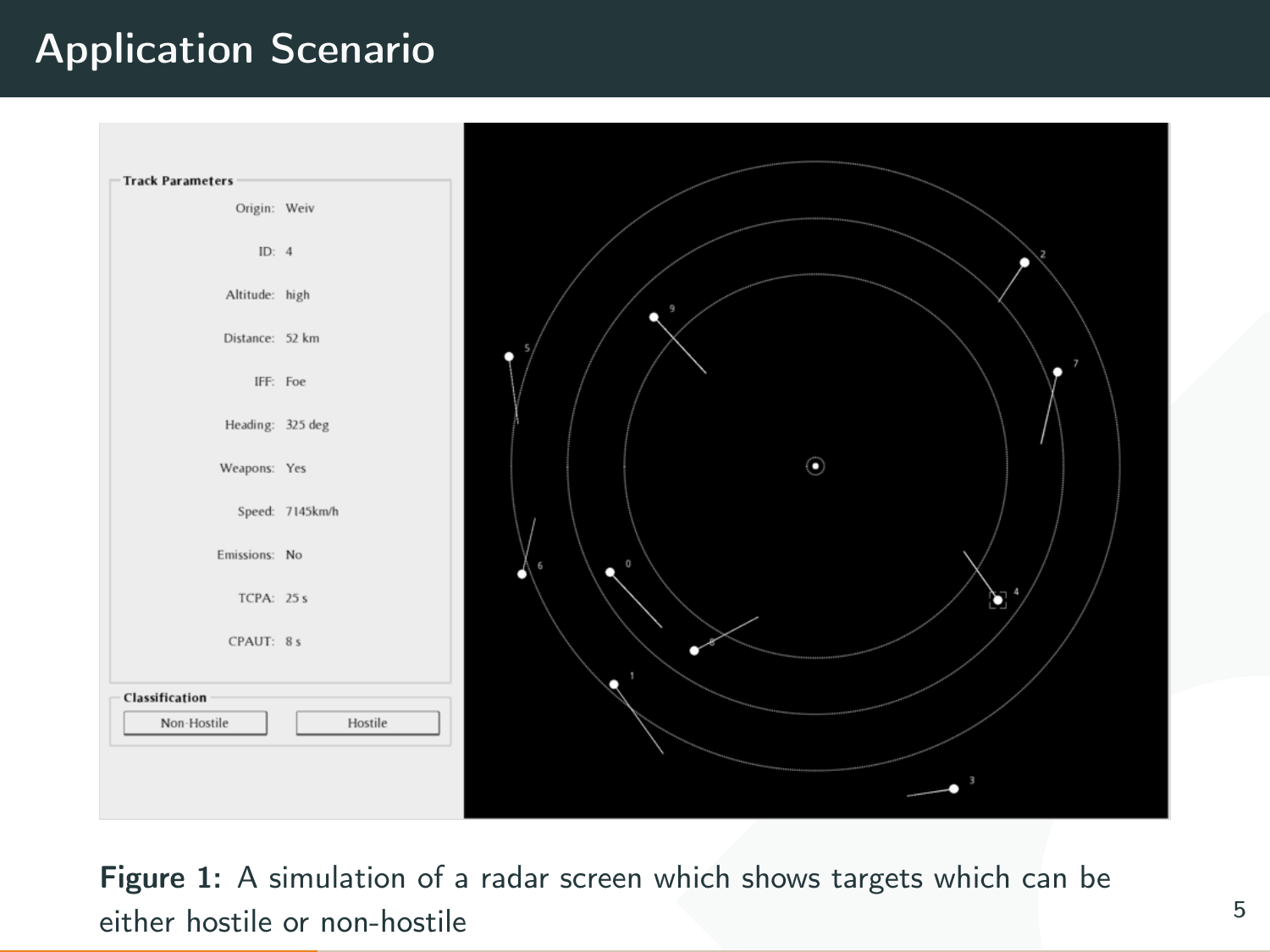- $\bullet$  Batch of K *i.i.d.* binary classification tasks,  $\mathcal{K} = \{1, 2, ..., K\}$ .
- ◆ Each task  $k \in \mathcal{K}$  has true state  $H_k \in \{H_0, H_1\}.$
- $\bullet$  The states are i.i.d. across states with prior  $\pi_i = \mathbb{P}(H_k = \mathcal{H}_i), i \in \{0, 1\}.$
- $\bullet$  For task  $k$ ,
	- $\bullet$  the automation observes  $Y_{1,k} \in \mathcal{Y}_1$
	- $\bullet$  the human observes  $Y_{2,k} \in \mathcal{Y}_2$
- ssification tasks,  $K = \{1, 2, ..., K\}$ .<br>
tate  $H_k \in \{H_0, H_1\}$ .<br>
states with prior<br>
.<br>
ss  $Y_{1,k} \in \mathcal{Y}_1$ <br>
ss  $Y_{2,k} \in \mathcal{Y}_2$ <br>
riables which depend on the true state<br>
ss tasks but conditionally dependent on<br>
6  $\bullet$  Observations are random variables which depend on the true state  $H_k$
- $\bullet$  Observations are i.i.d. across tasks but conditionally dependent on the states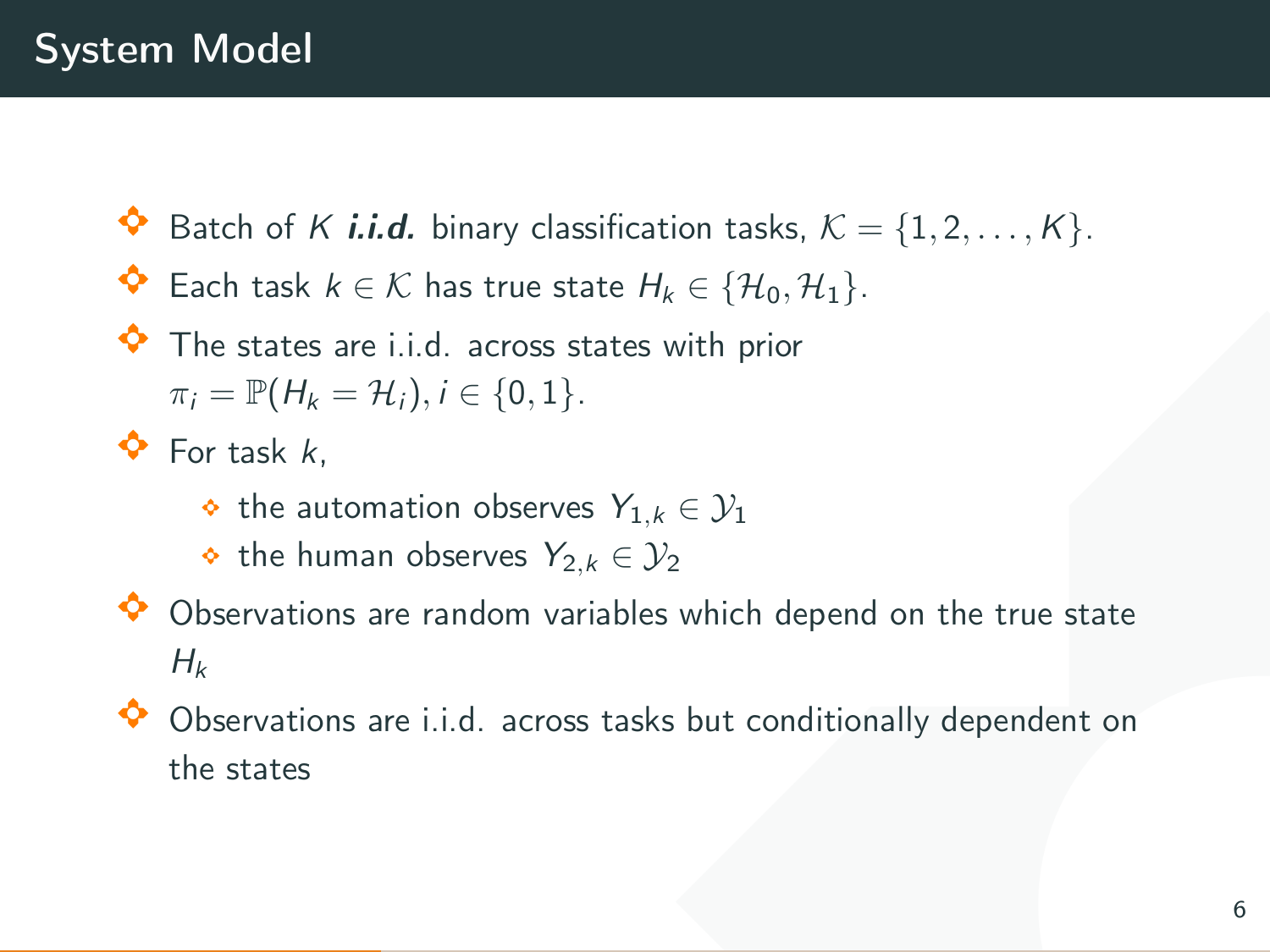# Observation models

 $\Diamond$  Automation observation model - Static

 $\triangle$  Conditional distributions over observation values  $P_1$  : { $\mathcal{H}_0$ ,  $\mathcal{H}_1$ }  $\rightarrow \Delta(\mathcal{Y}_1)$ .

$$
\mathbb{P}(Y_{1,1},\ldots,Y_{1,K})=\prod_{k\in\mathcal{K}}\sum_{i\in\{0,1\}}\pi_iP_1(Y_{1,k}|\mathcal{H}_i)
$$

del - Static<br>
s over observation values<br>
1,  $K$ ) =  $\prod_{k \in K} \sum_{i \in \{0,1\}} \pi_i P_1(Y_{1,k}|\mathcal{H}_i)$ <br>
and  $\mathcal{H}_1 = d_0$ . The observations of the<br>
y<br>
=  $H_k + N_{1,k}, \quad k \in \mathcal{K}$ ,<br>
ant Gaussian process, independent of<br>  $\sigma$ rmal $(0, \sigma_$  $\triangle$  Example - Let  $\mathcal{H}_0 = 0$  and  $\mathcal{H}_1 = d_0$ . The observations of the automation are given by

$$
Y_{1,k}=H_k+N_{1,k},\quad k\in\mathcal{K},
$$

 $N_{1,1:K}$  is an independent Gaussian process, independent of  $H_{1:K}$ , with  $N_{1,1:K} \sim Normal(0, \sigma_1^2)$ .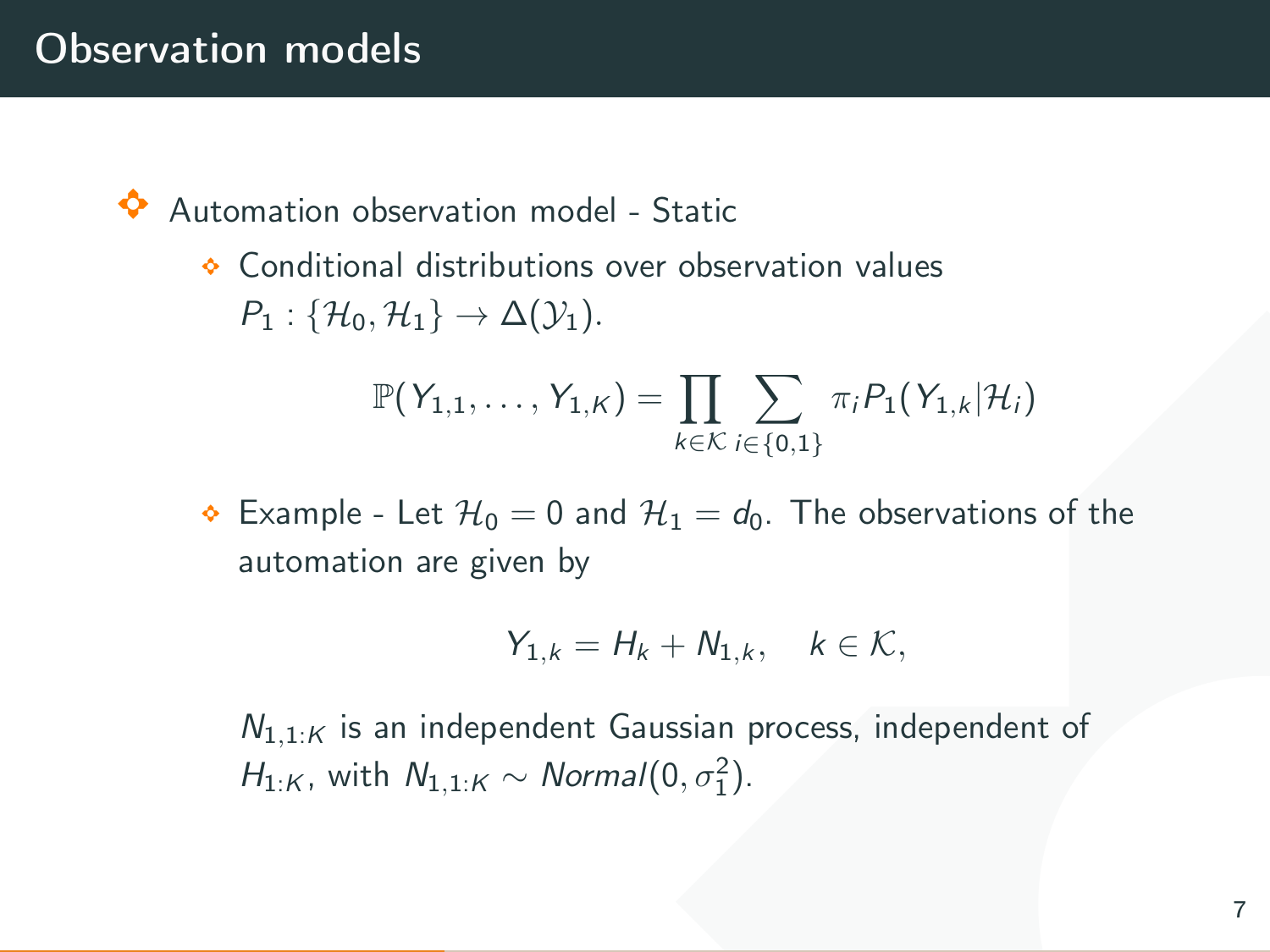# Human observation models (Examples)

- $\Diamond$  Human observation models Workload dependent
- $\bullet$  Workload is defined as the fraction  $w = |\mathcal{N}|/|\mathcal{K}| \in [0,1]$  of tasks referred to the human by the automation
- $\blacklozenge$   $P_2$ : { $\mathcal{H}_0$ ,  $\mathcal{H}_1$ }  $\times$  [0, 1]  $\rightarrow \Delta(\mathcal{Y}_2)$ .

$$
\mathbb{P}(\lbrace Y_{2,n}\rbrace_{n\in\mathcal{N}})=\prod_{n\in\mathcal{N}}\sum_{i\in\lbrace 0,1\rbrace}\pi_iP_2(Y_{2,n}|\mathcal{H}_i,w)
$$

Example  $1$  - AWGN channel with workload-dependent variance

$$
Y_{2,n}=H_n+N_{2,n},\quad n\in\mathcal{N},
$$

(Examples)<br>
- Workload dependent<br>
fraction  $w = |\mathcal{N}|/|\mathcal{K}| \in [0, 1]$  of tasks<br>
e automation<br>
( $\mathcal{Y}_2$ ).<br>
-  $\prod_{n \in \mathcal{N}} \sum_{i \in \{0, 1\}} \pi_i P_2(Y_{2, n}|\mathcal{H}_i, w)$ <br>
I with workload-dependent variance<br>  $H_n + N_{2, n}, \quad n \in \mathcal{N}$ ,<br>  $\bullet$  The performance degradation of the human with workload can be captured by assuming that, for some  $\sigma_2$  such that  $\sigma_2^2 \leq \sigma_1^2 < 2 \sigma_2^2$ ,  $N_{2,n} \sim \text{Normal}(0, (1+w)\sigma_2^2), \quad n \in \mathcal{N}.$ 

Example 2 - AWGN channel with workload-dependent mean

$$
Y_{2,n}|\{H_n = \mathcal{H}_0\} \sim \text{Normal}(0, \sigma_2^2)
$$
  

$$
Y_{2,n}|\{H_n = \mathcal{H}_1\} \sim \text{Normal}(d_0(1 - w), \sigma_2^2)
$$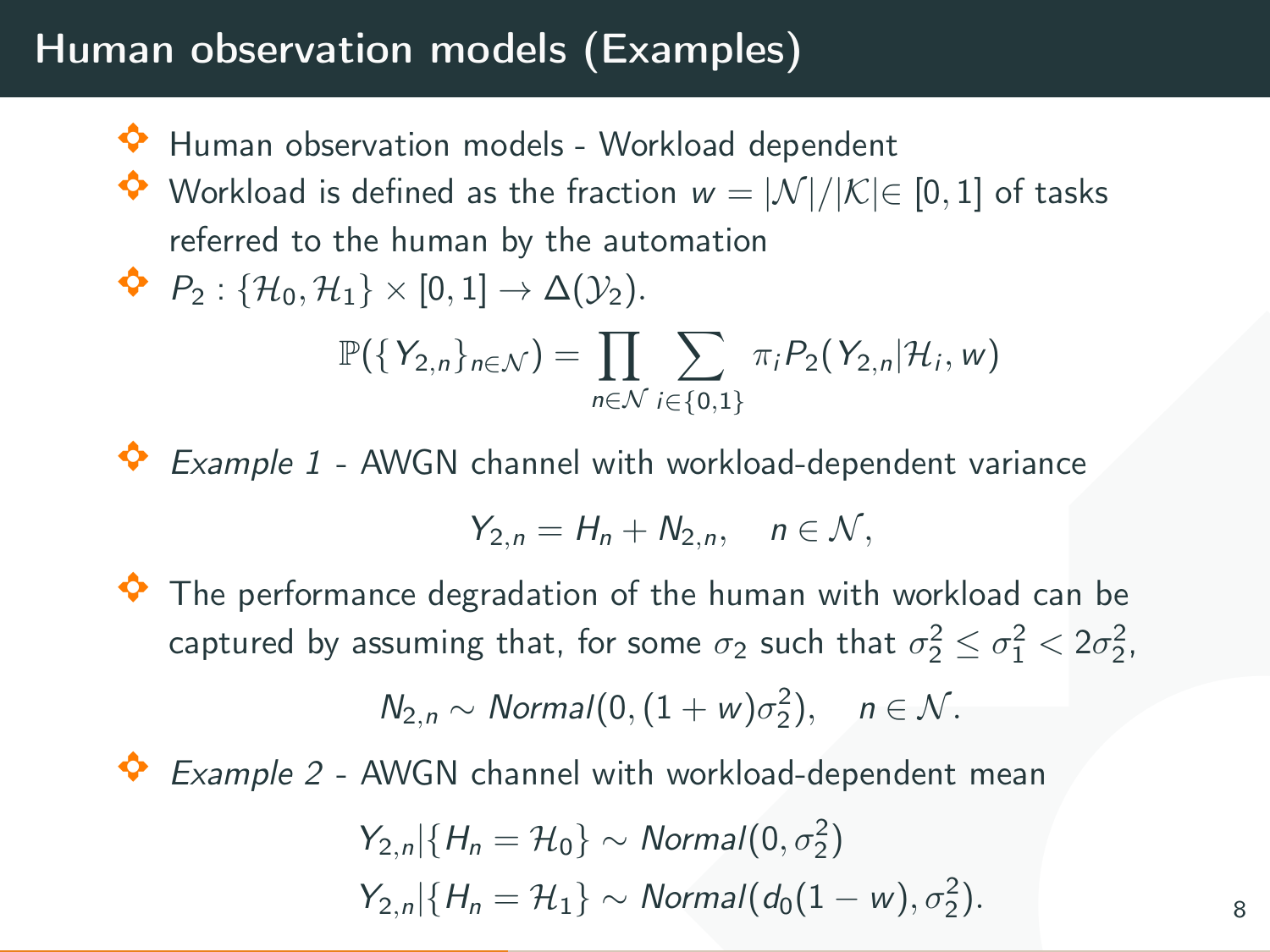- Assumptions<br>
uman decides between  $\mathcal{H}_0$  and  $\mathcal{H}_1$  based<br>
"<br>
ss to the automation's observation  $Y_{1,n}$ .<br>
ccount that the automation referred the<br>
tire batch<br>
9  $\bullet$  For each task  $n \in \mathcal{N}$ , the human decides between  $\mathcal{H}_0$  and  $\mathcal{H}_1$  based only on the observation  $Y_{2,n}$
- $\bullet$  Human does not have access to the automation's observation  $Y_{1,n}$ .
- $\Diamond$  The human also does not account that the automation referred the task after looking at the entire batch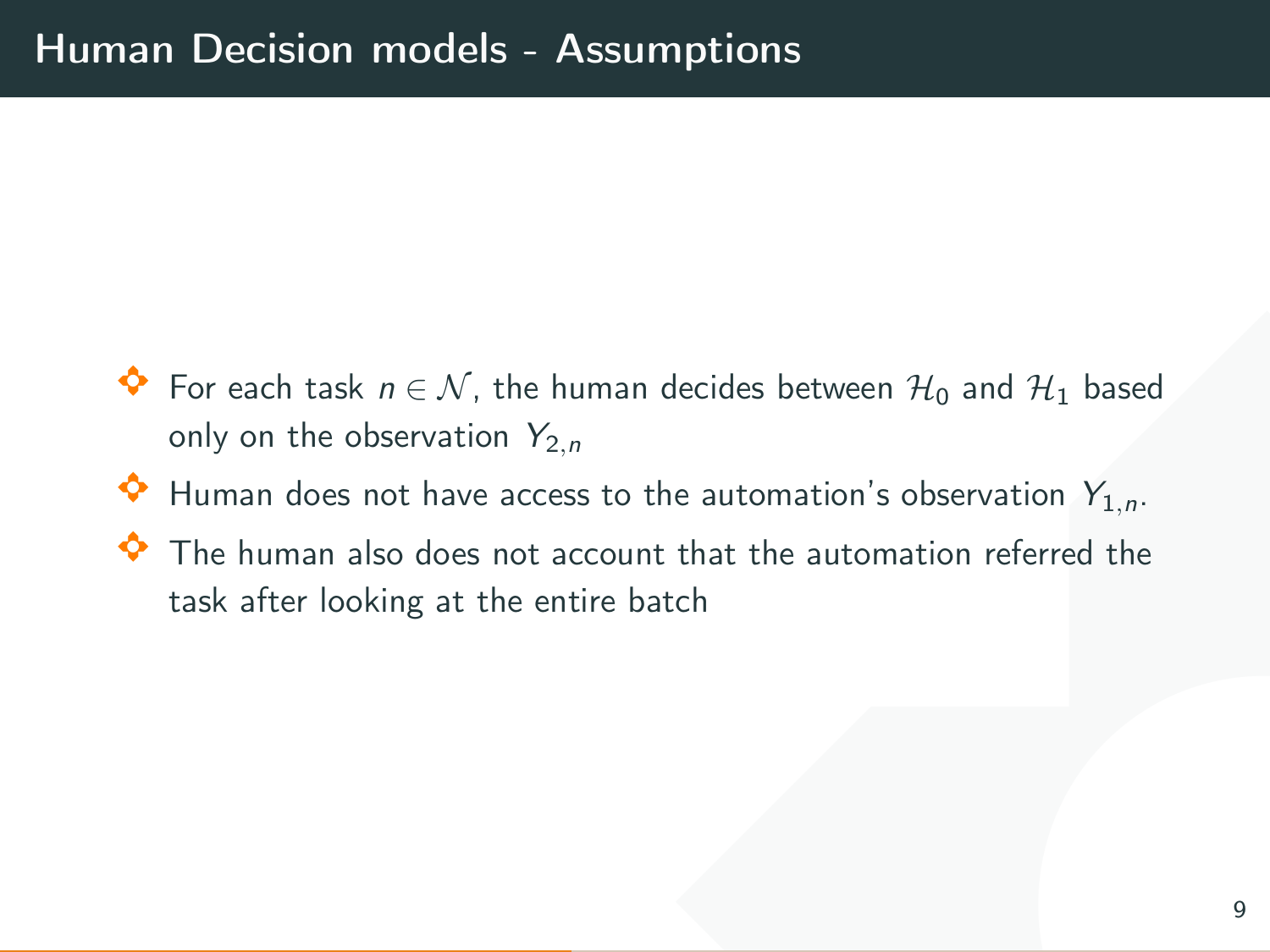- $\bullet$  The human's classification capability is characterized by the true and false positive rates as function of workload
- $\Diamond$  When operating at a workload of w, the human's capability is characterized by

$$
P_{2,\text{tp}}(w) = \mathbb{P}(D_{2,n} = \mathcal{H}_1 | \mathcal{H}_n = \mathcal{H}_1, w), \quad \forall n \in \mathcal{N},
$$
  

$$
P_{2,\text{fp}}(w) = \mathbb{P}(D_{2,n} = \mathcal{H}_1 | \mathcal{H}_n = \mathcal{H}_0, w), \quad \forall n \in \mathcal{N}.
$$

examplability is characterized by the true and<br>
on of workload<br>
aad of w, the human's capability is<br>  $= \mathcal{H}_1 | \mathcal{H}_n = \mathcal{H}_1, w$ ,  $\forall n \in \mathcal{N}$ ,<br>  $= \mathcal{H}_1 | \mathcal{H}_n = \mathcal{H}_0, w$ ,  $\forall n \in \mathcal{N}$ .<br>
the human decision model exa  $\Diamond$  Automation does not know the human decision model exactly  $\bullet$  It knows the values of true and false positive rates for each workload level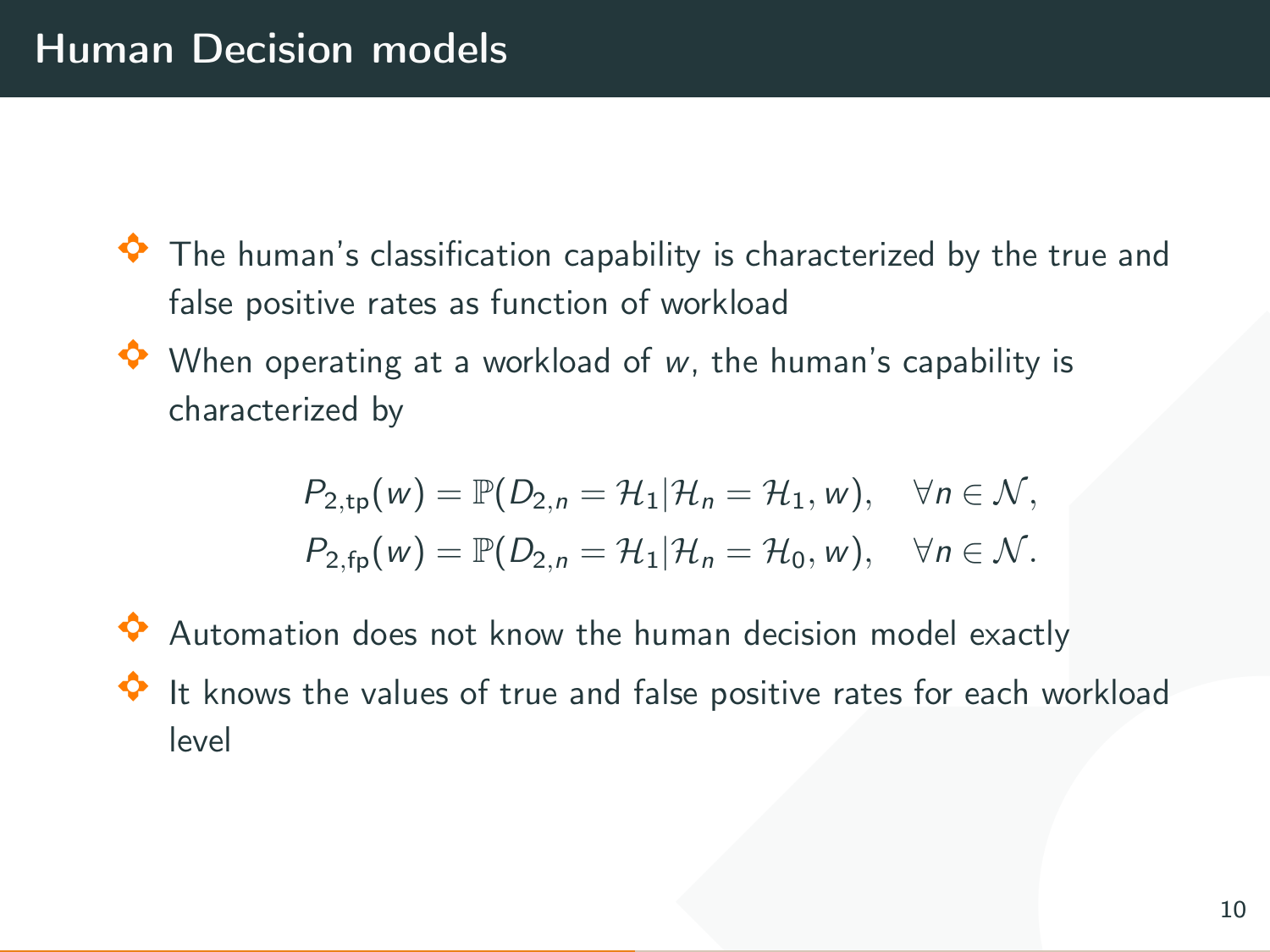# Problem formulation

#### Classification decision costs

 $\bullet$  The cost of final classification decision  $D_k$  for task k is

**multion**  
\n**ication decision costs**  
\nhe cost of final classification decision 
$$
D_k
$$
 for task  $k$  is  
\n
$$
\bar{C}(D_k, H_k) = \begin{cases}\nc_{tp} & \text{if } (H_k, D_k) = (\mathcal{H}_1, \mathcal{H}_1), \text{true positive} \\
c_{fp} & \text{if } (H_k, D_k) = (\mathcal{H}_0, \mathcal{H}_1), \text{false positive} \\
c_{fn} & \text{if } (H_k, D_k) = (\mathcal{H}_0, \mathcal{H}_0), \text{true negative}\n\end{cases}
$$
\n
$$
c_{fn} & \text{if } (H_k, D_k) = (\mathcal{H}_1, \mathcal{H}_0), \text{false negative}.
$$
\nall decision costs

\nubset  $\mathcal{N} \subseteq \mathcal{K}$  referred to the human

\nhe total referral decision cost from the point of view of the

\nutomation is

\n
$$
|\mathcal{N}|c_m + \sum_{n \in \mathcal{N}} \sum_{i \in \{0,1\}} p_{i,n}^1 \bar{C}(D_n, H_i),
$$
\n
$$
p_{i,n}^1
$$
\nis the posterior on the state  $H_k$  computed by the

\nation given the observation  $Y_{1,n}$ 

\n
$$
Y_{1,n} = \frac{11}{\sqrt{25}} \sum_{n \in \mathcal{N}} \sum_{i \in \{0,1\}} p_{i,n}^1 \bar{C}(D_n, H_i),
$$
\n
$$
Y_{1,n} = \frac{11}{\sqrt{25}} \sum_{n \in \mathcal{N}} p_{i,n}^2 \bar{C}(D_n, H_i),
$$

A Referral decision costs

- $\bullet$  Subset  $\mathcal{N} \subset \mathcal{K}$  referred to the human
- $\bullet$  The total referral decision cost from the point of view of the automation is

$$
|\mathcal{N}|c_m + \sum_{n \in \mathcal{N}} \sum_{i \in \{0,1\}} p_{i,n}^1 \overline{C}(D_n, H_i),
$$

where  $\rho^1_{i,n}$  is the posterior on the state  $H_k$  computed by the automation given the observation  $Y_{1,n}$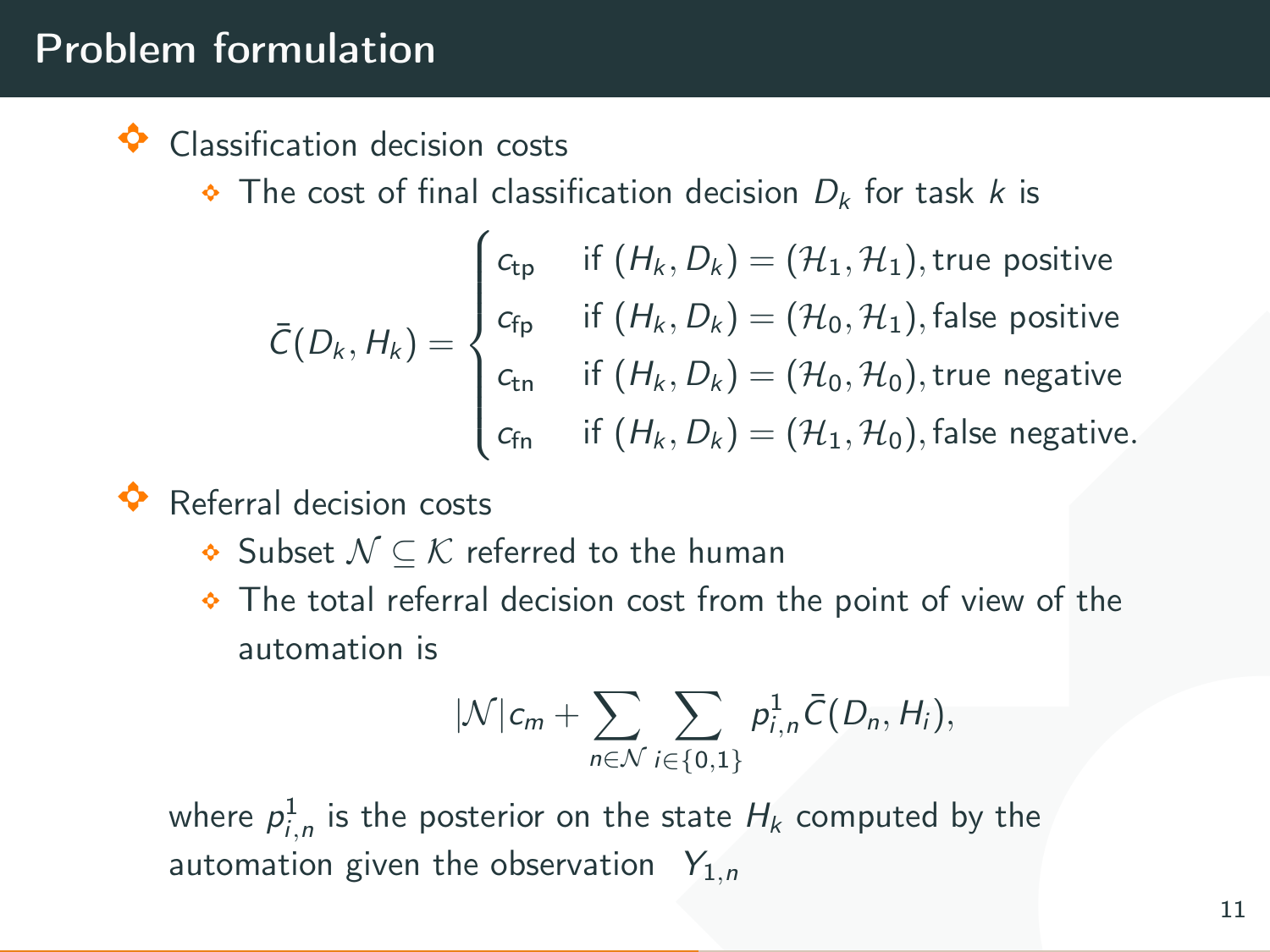# Optimization problem

- $\left[ p_{i,k}^1 \right]_{k \in \mathcal{K}}, i \in \{0, 1\}$  of the automation,<br>  $P_{2,tp}; P_{2,fp} : [0, 1] \rightarrow [0, 1]$  of the<br>  $D_k$ <sub>*k*V</sub>, so as to minimize the total cost.<br>
ation classification decisions + Cost of<br>
ns<br>
a decisions depends on the poster ◆ Given the posterior beliefs  $\{p_{i,k}^1\}_{k \in \mathcal{K}}, i \in \{0,1\}$  of the automation, and the decision distribution  $P_{2,tp}$ ;  $P_{2,fp}$  :  $[0,1] \rightarrow [0,1]$  of the human, determine  $\mathcal N$  and  $\{D_k\}_{k\in\mathcal N}$  so as to minimize the total cost.
- $\bullet$  Total cost = Cost of automation classification decisions + Cost of human classification decisions
- $\bullet$  Cost of human classification decisions depends on the posterior probabilities of tasks and the true and false positive rates of the human

$$
\Gamma_2(\mathcal{N}, w) = \sum_{n \in \mathcal{N}} \Big( p_{1,n}^1[P_{2,\text{tp}}(w)c_{\text{tp}} + (1 - P_{2,\text{tp}}(w))c_{\text{fn}}\Big) + p_{0,n}^1[P_{2,\text{fp}}(w)c_{\text{fp}} + (1 - P_{2,\text{fp}}(w))c_{\text{tn}}]\Big).
$$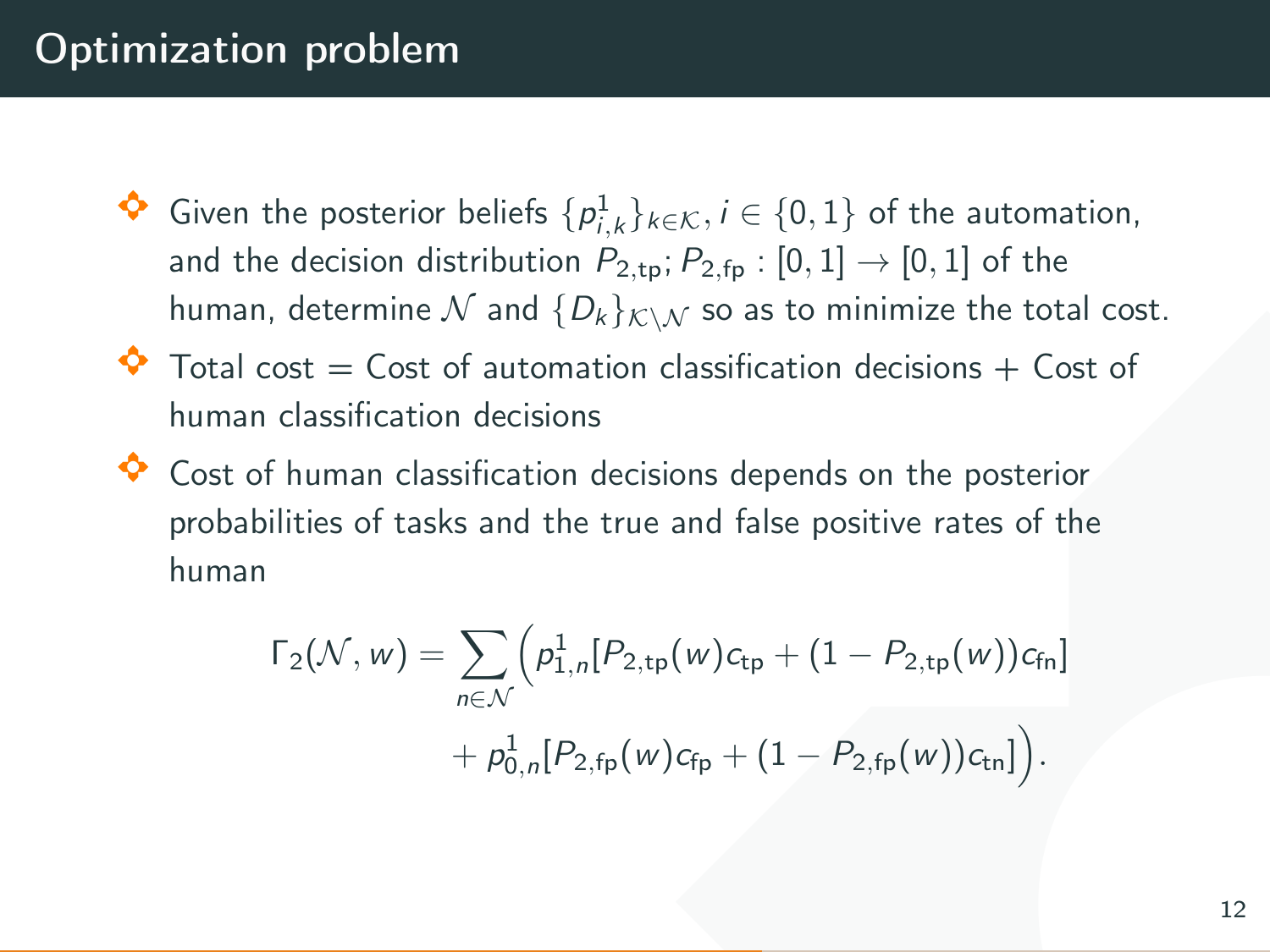# Optimal Decision Referral Scheme

$$
\bullet \quad \mathsf{G}\text{-indices}: G(p_k^1,w) \coloneqq \bar{C}_1^*(p_k^1) - \bar{\Gamma}_2(p_k^1,w) - c_m.
$$

 $\Diamond$  G-index of a task is the cost reduced by referring it to the human

#### Lemma

For a pre-specified workload  $w = |\mathcal{N}|/|\mathcal{K}|$ , it is optimal to allocate the tasks with the highest  $|N|$  G-indices to the human.

**General Scheme**

\n
$$
v) := \overline{C}_{1}^{*}(p_{k}^{1}) - \overline{\Gamma}_{2}(p_{k}^{1}, w) - c_{m}.
$$

\nis the cost reduced by referring it to the human.

\n
$$
kload \ w = |N|/|K|
$$
, it is optimal to allocate the

\n
$$
\sqrt{|G - \text{indices to the human.}}
$$

\n
$$
\overline{G}(\mathcal{N}) := \sum_{n \in \mathcal{N}} G(p_{n}^{1}, |N|/|K|).
$$

\n(1)

\ncost is equivalent to minimizing

\n
$$
\overline{G}^{*}(w) = \min_{N:|N|} = wK,
$$

\n(2)

\nad  $w$  can be identified by evaluating  $G^{*}(w)$  for

The total expected cost is equivalent to minimizing

$$
\bar{G}^*(w) = \min_{\mathcal{N}:|\mathcal{N}|} = wK,\tag{2}
$$

◆ The optimal workload w can be identified by evaluating  $G^*(w)$  for all choices of w.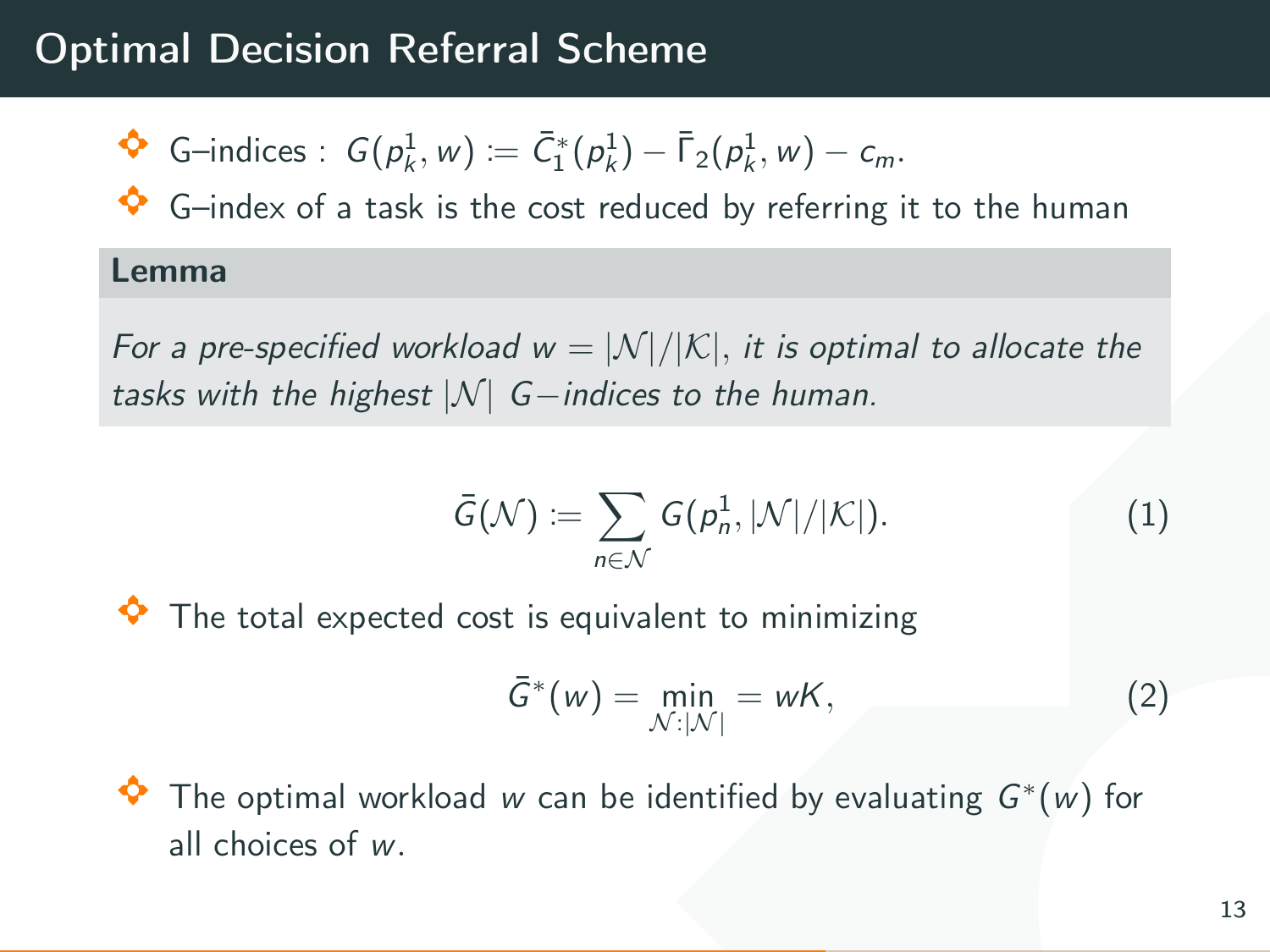# Numerical Examples



Figure 2: The red hill is the classification cost of the automation,  $\bar{C}_1^*(p_k^1),$  as a function of posterior probability  $\rho^1_{1,k}$  of hypothesis  $\mathcal{H}_1.$  The blue lines show the expected classification cost for the human,  $\bar{\mathsf{\Gamma}}_2(p_k^1, w), \, w \in \{1/K, ..., K/K\}.$ Batch size  $K = 20$ . The cost reduction for offloading is  $G(p_k^1, w)$ , which is the difference between the red and blue functions. ( $c_{tp} = c_{tn}$  and  $c_{fp} = c_{fn}$ .)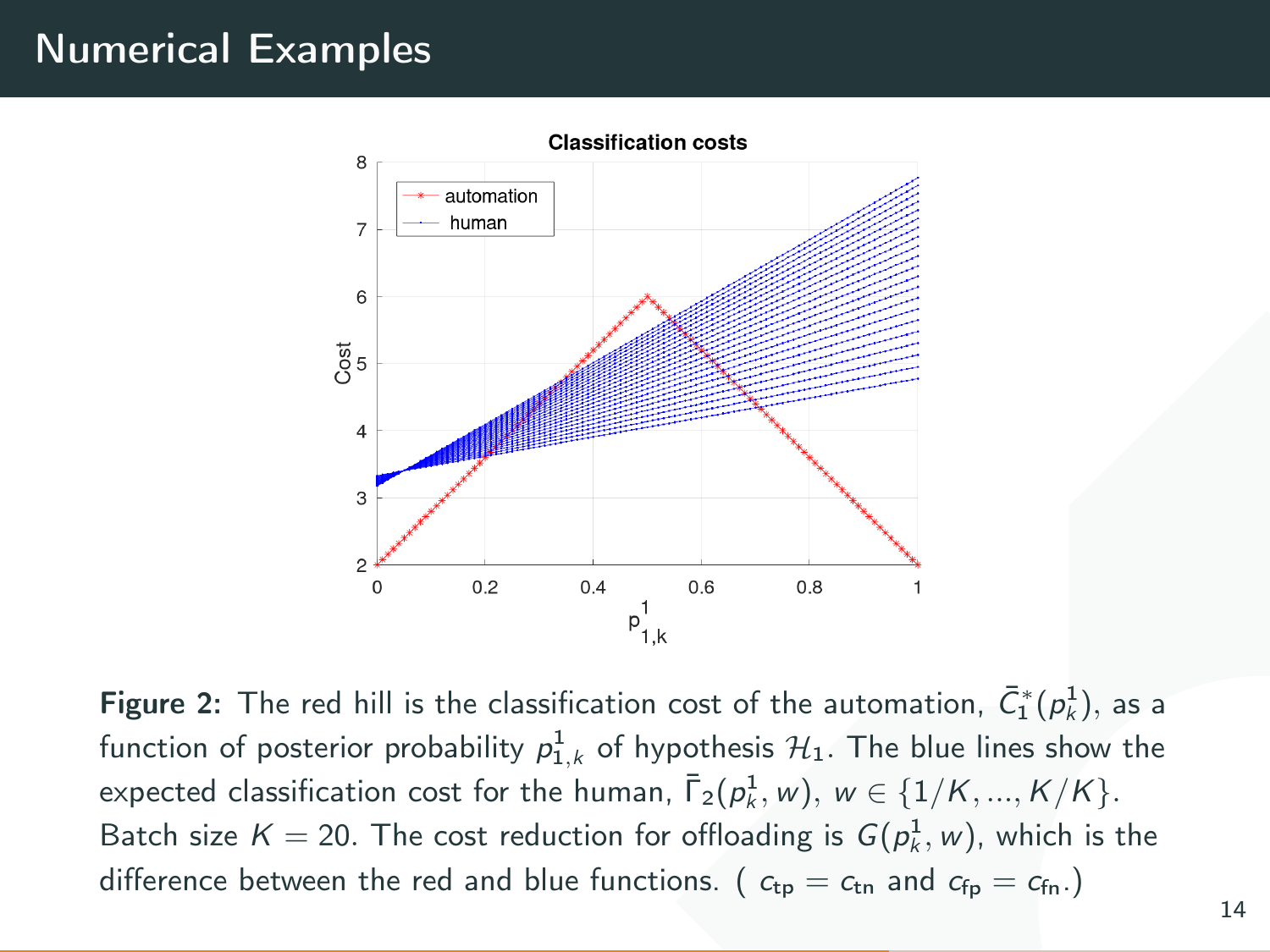ich decides on a workload  $w_{ba}^{*}$  before<br>refers  $w_{ba}^{*} |K|$  tasks to the human at<br> $\inf_{\mathcal{W}} \{ (1 - w) E_1 + w E_2(w) \},$ <br>inch uses a fixed workload  $w_{aa}^{*}$ , but then<br>ned manner according to Lemma 1.<br>15  $\bullet$  Blind allocation (BA), which decides on a workload  $w_{ba}^*$  before seeing the batch  $Y_{1,1:\mathcal{K}}$  and refers  $w_{\text{ba}}^*|\mathcal{K}|$  tasks to the human at random.

$$
w_{ba}^* = \arg \ \min_{w \in \mathcal{W}} \{ (1 - w) E_1 + w E_2(w) \},
$$

◆ Static allocation (SA), which uses a fixed workload  $w_{sa}^*$ , but then refers the tasks in an informed manner according to Lemma 1.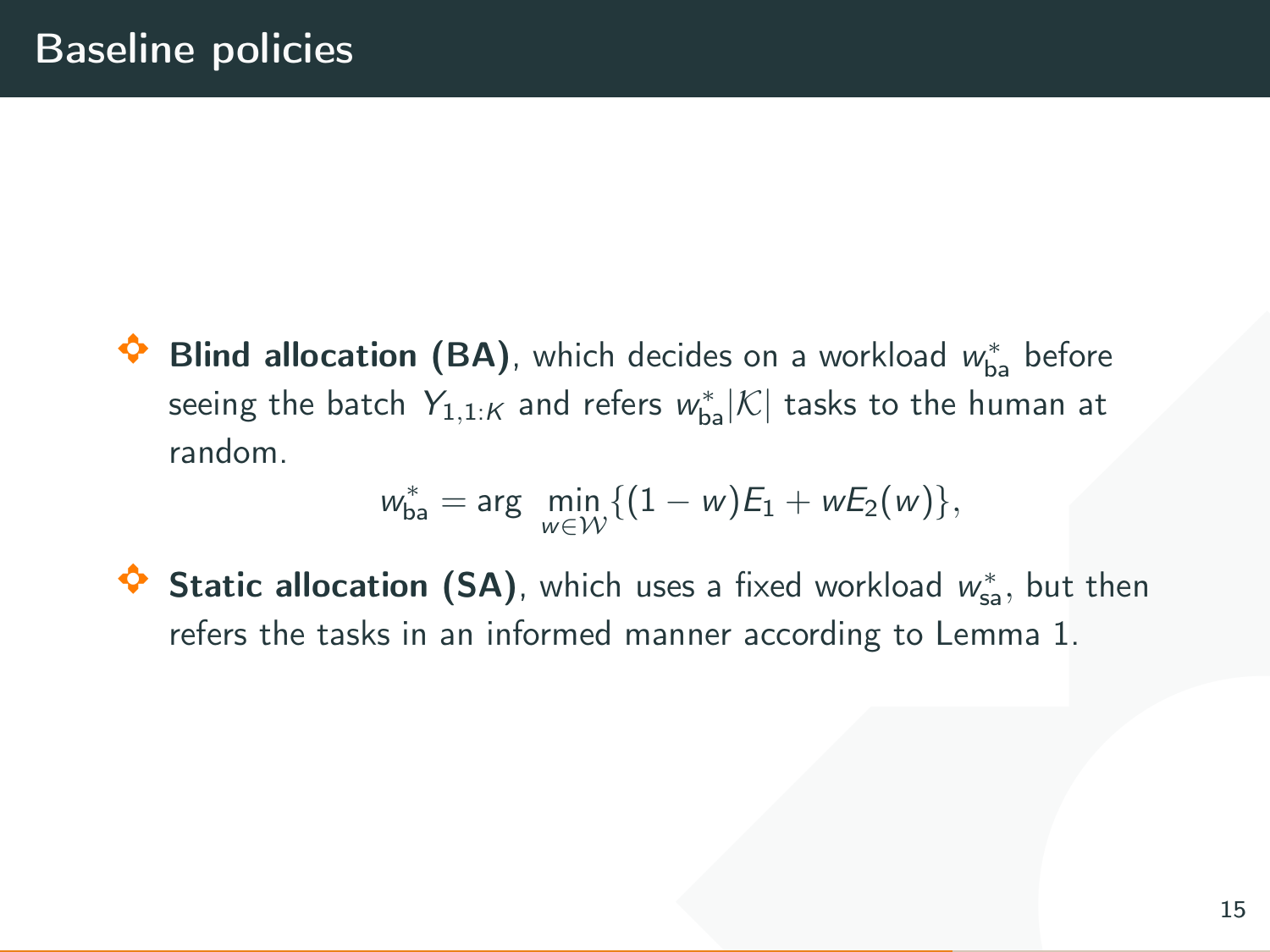# Numerical simulations



Figure 3: Comparison of various policies for 25 distinct problem instances, for batch size  $K = 20$ . [left] Average cost [right] Standard deviations of costs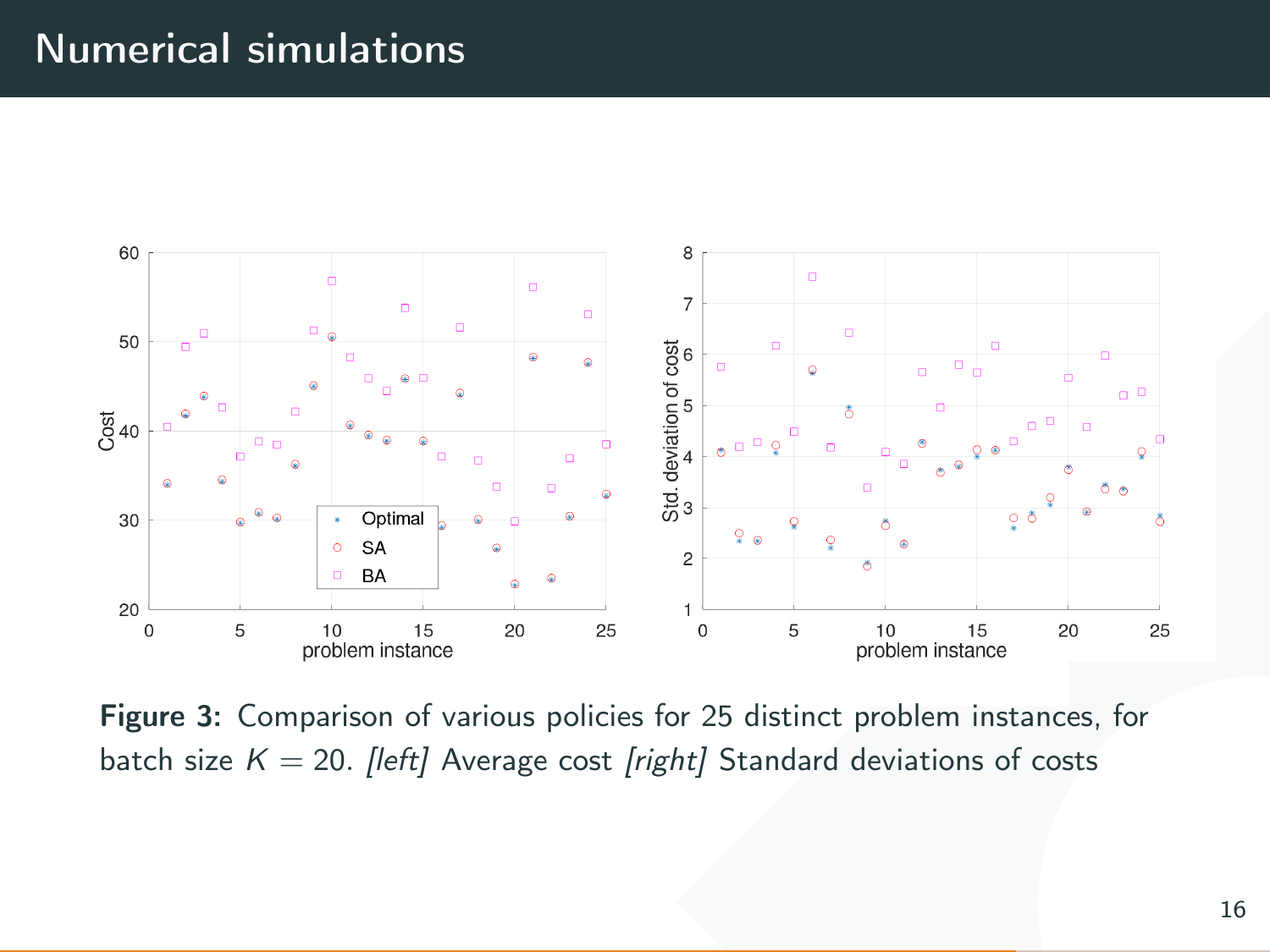# Numerical simulations



Figure 4: Average workload allotted to human by various policies, over 25 distinct problem instances, for batch size  $K = 20$ .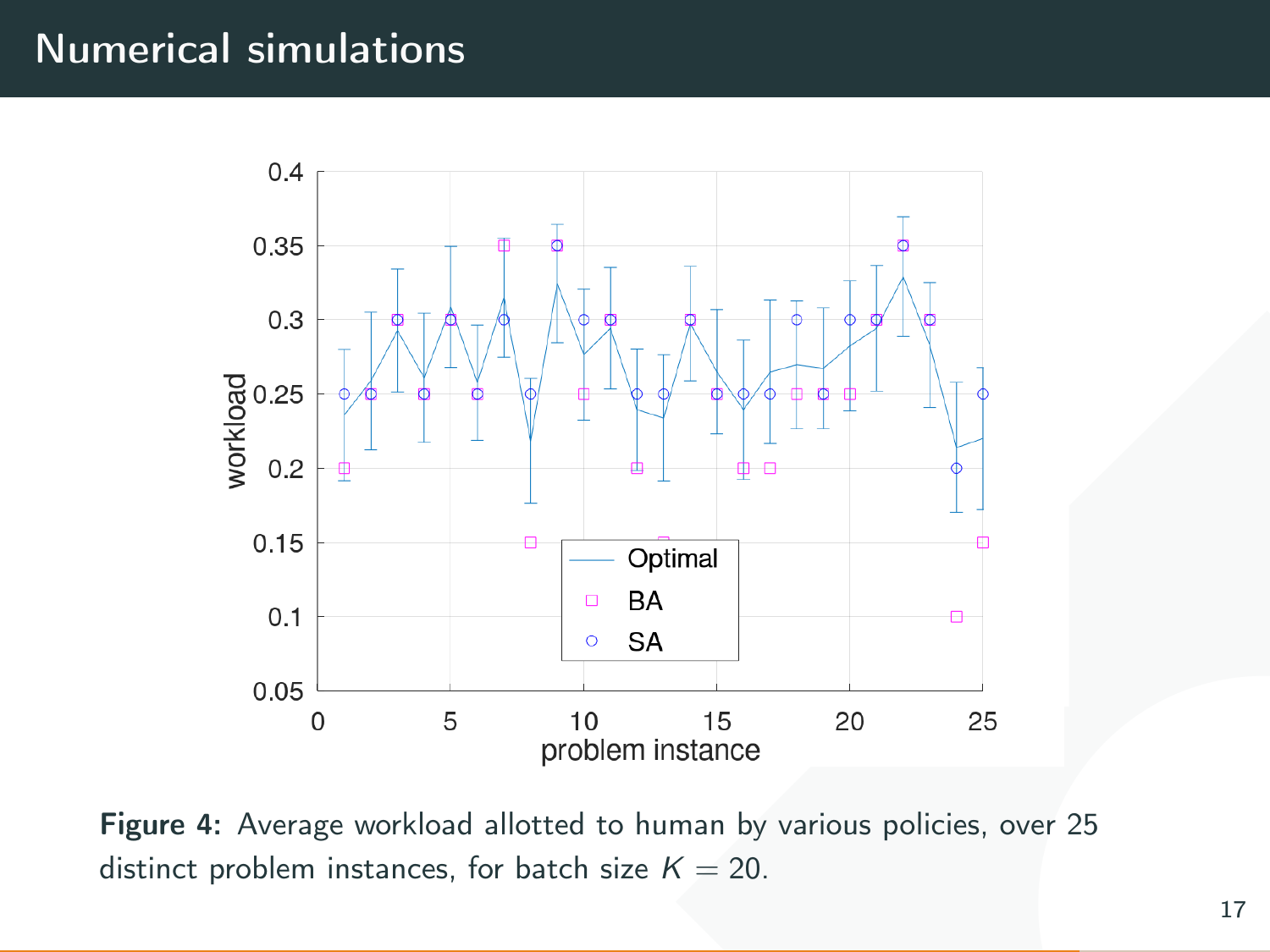- $\Diamond$  Informed allocation policies are better than static, blind task allocation schemes
- $\bullet$  Informed allocation heuristics which are close to optimal can be devised and employed based on convenience of implementation
- Example the static, blind task<br>are better than static, blind task<br>and the static of implementation<br>posed model through experiments with<br>a fatigue, trust in the automation may<br>all the static map<br>and the static map<br>and the s  $\Diamond$  We plan to validate the proposed model through experiments with human participants.
- $\bullet$  Other human factors such as fatigue, trust in the automation may be considered.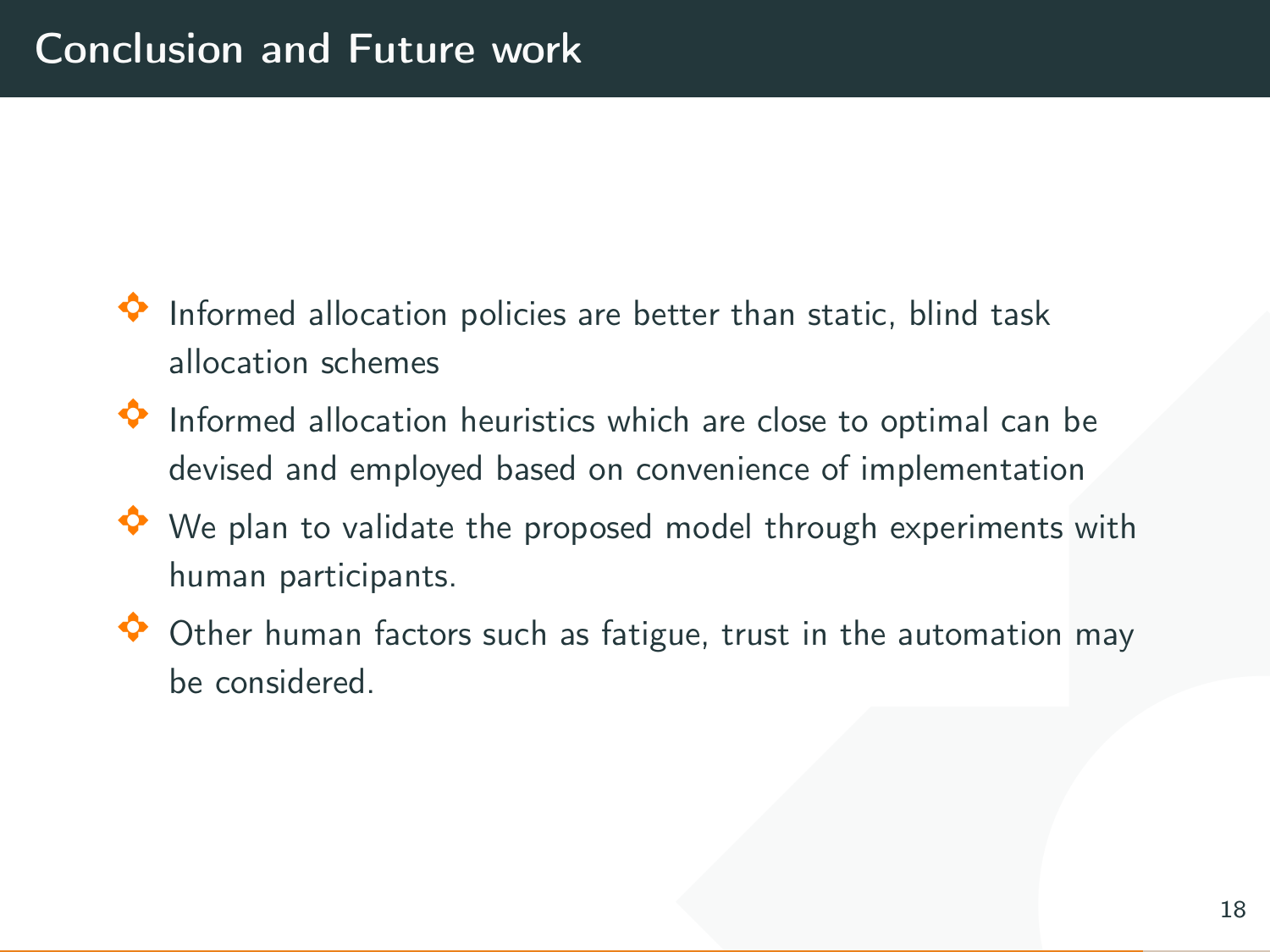- $\Diamond$  J. N. Tsitsiklis, "Decentralized detection," in Advances in Statistical Signal Processing, 1993, pp. 297––344.
- A A. Tartakovsky, I. Nikiforov, and M. Basseville, "Sequential analysis: Hypothesis testing and changepoint detection," CRC Press, 2014.
- ed detection," in Advances in Statistical<br>
297—344.<br>
and M. Basseville, "Sequential analysis:<br>
igepoint detection," CRC Press, 2014.<br>
idan, "Dynamic decisions and work load<br>
trol," IEEE Transactions on Systems,<br>
10, no. 5,  $\bullet$  M. K. Tulga and T. B. Sheridan, "Dynamic decisions and work load in multitask supervisory control," IEEE Transactions on Systems, Man, and Cybernetics, vol. 10, no. 5, pp. 217–232, 1980.
- A C. D. Wickens, J. G. Hollands, S. Banbury, and R. Parasuraman, "Engineering psychology and human performance," Psychology Press, 2015.